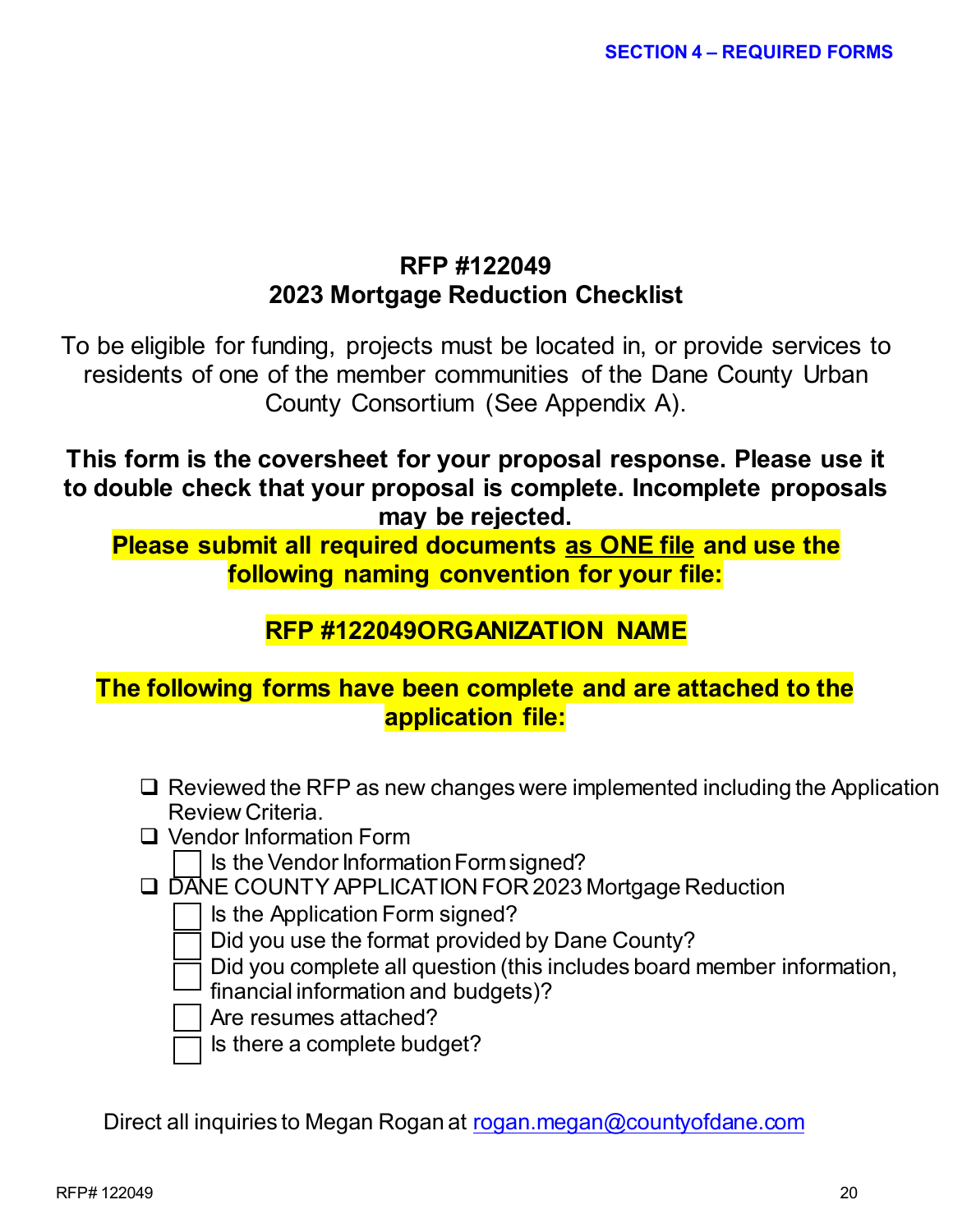### **VENDOR INFORMATION**

#### **VENDOR NAME:**

| Vendor Information (address below will be used to confirm Local Vendor Preference) |           |  |  |  |
|------------------------------------------------------------------------------------|-----------|--|--|--|
| <b>Address</b>                                                                     |           |  |  |  |
| <b>City</b>                                                                        | County    |  |  |  |
| <b>State</b>                                                                       | $Zip+4$   |  |  |  |
| Vendor Rep. Name                                                                   | Telephone |  |  |  |
| <b>Title</b>                                                                       |           |  |  |  |
| Email                                                                              |           |  |  |  |
| Dane County Vendor#                                                                |           |  |  |  |

**Local Vendor Preference Does Not Apply To This Bid** *(Reference General Guidelines #1.6)*

**Local Content Vendor Preference Does Not Apply To This Bid** *(Reference General Guidelines #1.7)*

#### **Fair Labor Practice Certification** *(Reference General Guidelines #1.9)*

 $\Box$  Vendor has not been found by the National Labor Relations Board ("NLRB") or the Wisconsin Employment Relations Commission ("WERC") to have violated any statute or regulation regarding labor standards or relations in the seven years prior to the date this bid submission is signed.

 Vendor has been found by the National Labor Relations Board ("NLRB") or the Wisconsin Employment Relations Commission ("WERC") to have violated any statute or regulation regarding labor standards or relations in the seven years prior to the date this bid submission is signed.

**Addenda – we hereby acknowledge receipt, review and use of the following addenda, if applicable.**<br>□ Addendum#1 □ □ Addendum#2 □ □ Addendum#3 □ □ Addendum#4 □ □ None  $\Box$  Addendum #1  $\Box$  Addendum #2  $\Box$  Addendum #3  $\Box$  Addendum #4

#### **Signature Affidavit**

In signing this bid, we certify that we have not, either directly or indirectly, entered into any agreement or participated in any collusion or otherwise taken any action in restraint of free competition; that no attempt has been made to induce any other person or firm to submit or not to submit a bid; that this bid has been independently arrived at without collusion with any other bidder, competitor or potential competitor; that this bid has not been knowingly disclosed prior to the opening of bids to any other bidder or competitor; that the above statement is accurate under penalty of perjury.

The undersigned, submitting this bid, hereby agrees with all the terms, conditions, and specifications required by the County in this Request for Bid, and declares that the attached bid and pricing are in conformity therewith.

**Signature:** \_\_\_\_\_\_\_\_\_\_\_\_\_\_\_\_\_\_\_\_\_\_\_\_\_\_\_\_\_ **Title:** \_\_\_\_\_\_\_\_\_\_\_\_\_\_\_\_\_\_\_\_\_

**Printed Name:** \_\_\_\_\_\_\_\_\_\_\_\_\_\_\_\_\_\_\_\_\_\_\_\_\_\_ **Date:** \_\_\_\_\_\_\_\_\_\_\_\_\_\_\_\_\_\_\_\_\_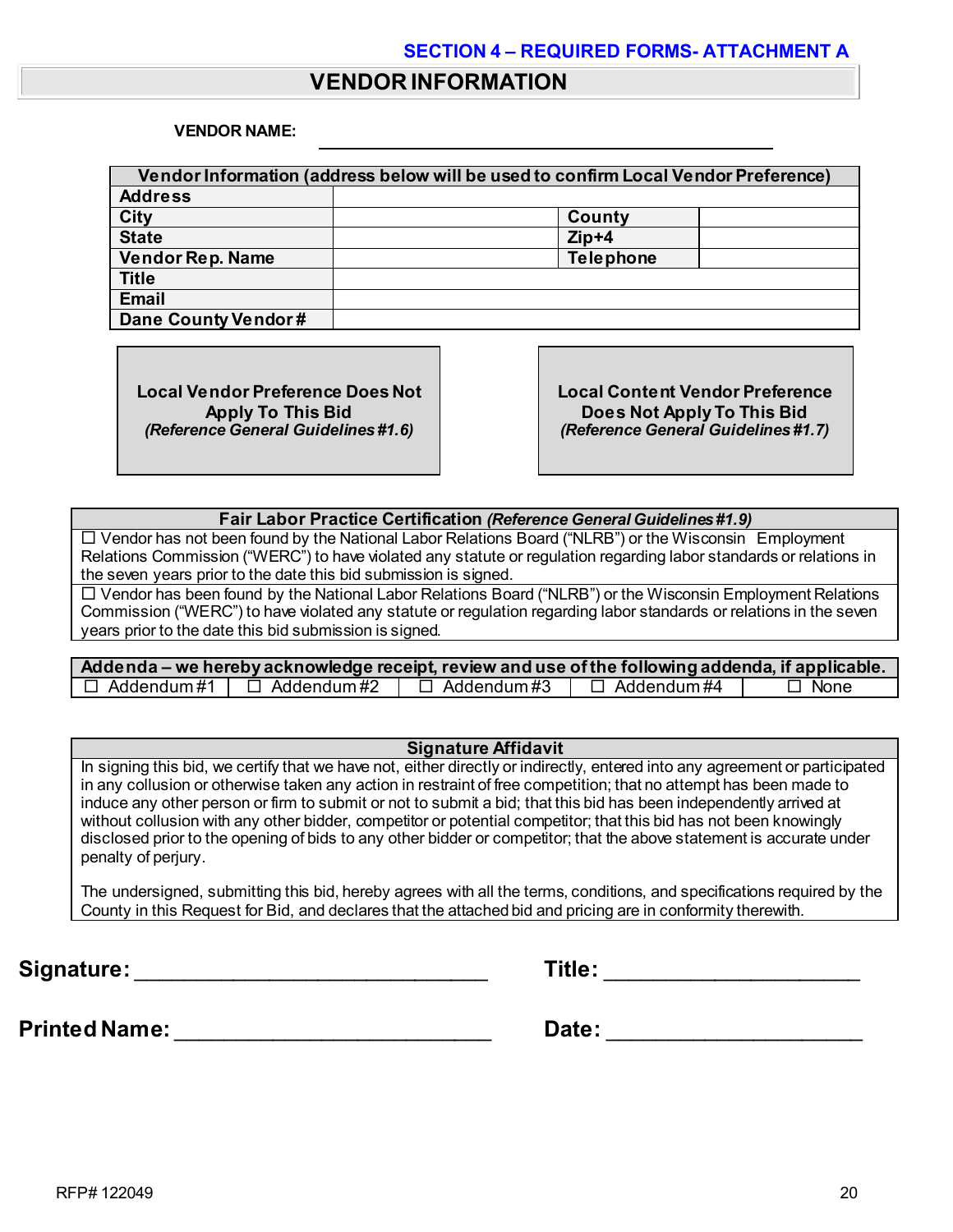# **DANE COUNTY APPLICATION FOR 2023 CDBG/HOME FUNDS: MORTGAGE REDUCTION**

#### **APPLICATIONSUMMARY**

| ORGANIZATION NAME                                     |                                                                   |                                                                                 |
|-------------------------------------------------------|-------------------------------------------------------------------|---------------------------------------------------------------------------------|
| <b>MAILING ADDRESS</b>                                |                                                                   |                                                                                 |
| If P.O. Box, include Street<br>Address on second line |                                                                   |                                                                                 |
| <b>TELEPHONE</b>                                      |                                                                   | <b>LEGAL STATUS</b>                                                             |
| <b>FAX NUMBER</b>                                     |                                                                   | $\Box$ Municipality                                                             |
| <b>NAME CHIEF ADMIN/</b><br><b>CONTACT</b>            |                                                                   | □Private, Non-Profit                                                            |
| <b>INTERNET WEBSITE</b><br>(if applicable)            |                                                                   | □Private, For Profit                                                            |
| <b>E-MAIL ADDRESS</b>                                 |                                                                   | $\Box$ Other: LLC, LLP, Sole Proprietor<br>Federal EIN: University of Predictor |
|                                                       |                                                                   | Unique Entity Identification Number:                                            |
|                                                       | PROJECT NAME: Please list the project for which you are applying. |                                                                                 |

| <b>PROJECT NAME</b> | PROJECT CONTACT<br><b>PERSON</b> | <b>PHONE</b><br><b>NUMBER</b> | <b>E-MAIL</b> |
|---------------------|----------------------------------|-------------------------------|---------------|
|                     |                                  |                               |               |

#### **FUNDS REQUESTED:** Please list the amount and source of funding for which you are applying.

| TOTAL PROJECT COST | AMOUNT OF CDBG FUNDS<br><b>REQUESTES</b> | PECENT OF CDBG FUNDS TO<br><b>TOTAL PROJECT COST</b> |
|--------------------|------------------------------------------|------------------------------------------------------|
|                    |                                          |                                                      |

Signature of Chief Elected Official/Organization Head Title

Printed Name Date

**Failure to sign this form may result in the application to be ineligible for funding and may not be scored.**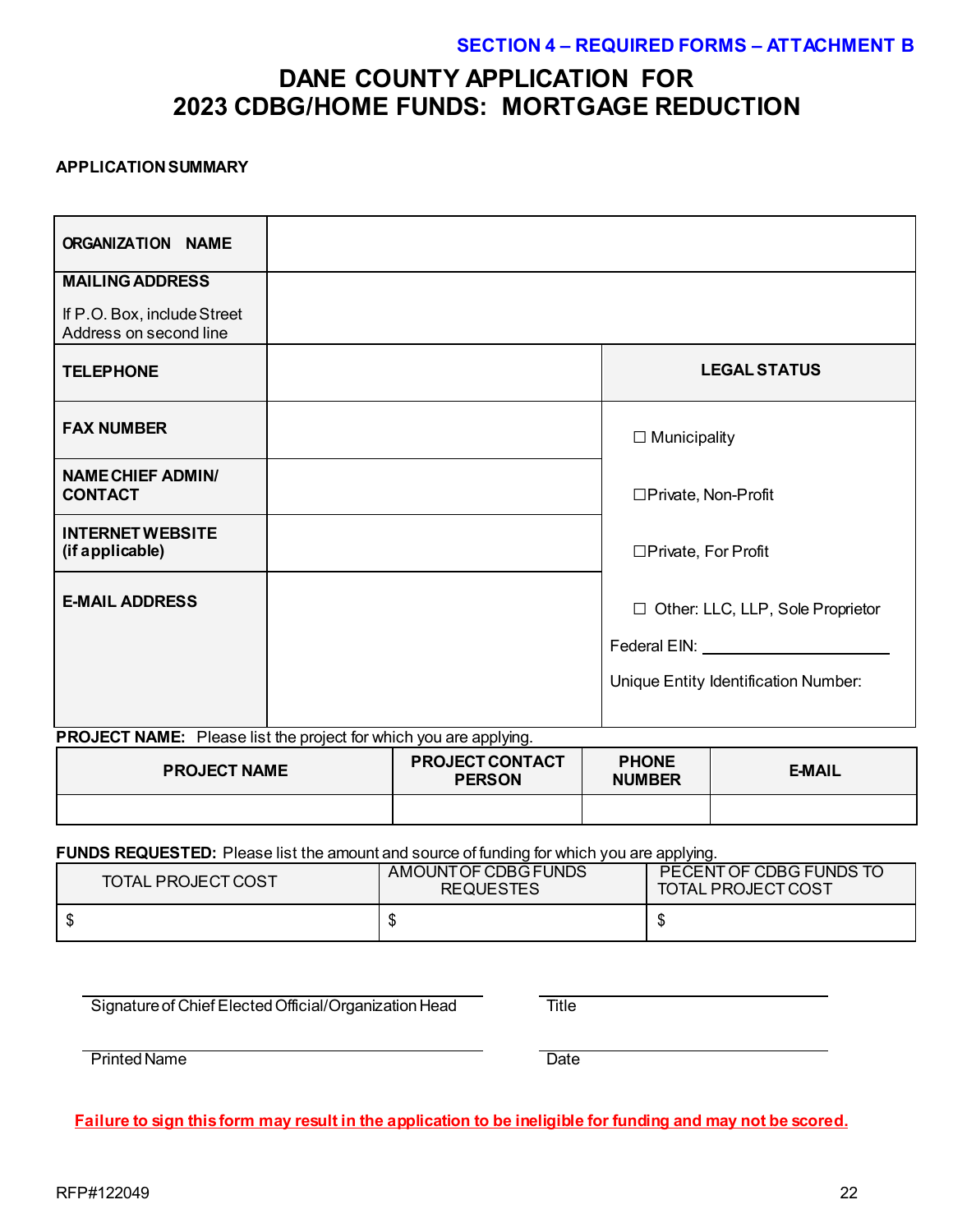### **NEED AND JUSTIFICATION**

A. **PROJECT NEED:** In the space below, provide a brief description of the need or problem that will be addressed.

#### **BENEFICIARIES**

B. **POPULATION TO BE SERVED:** In the space below, provide a brief description of the population that will benefit from this project.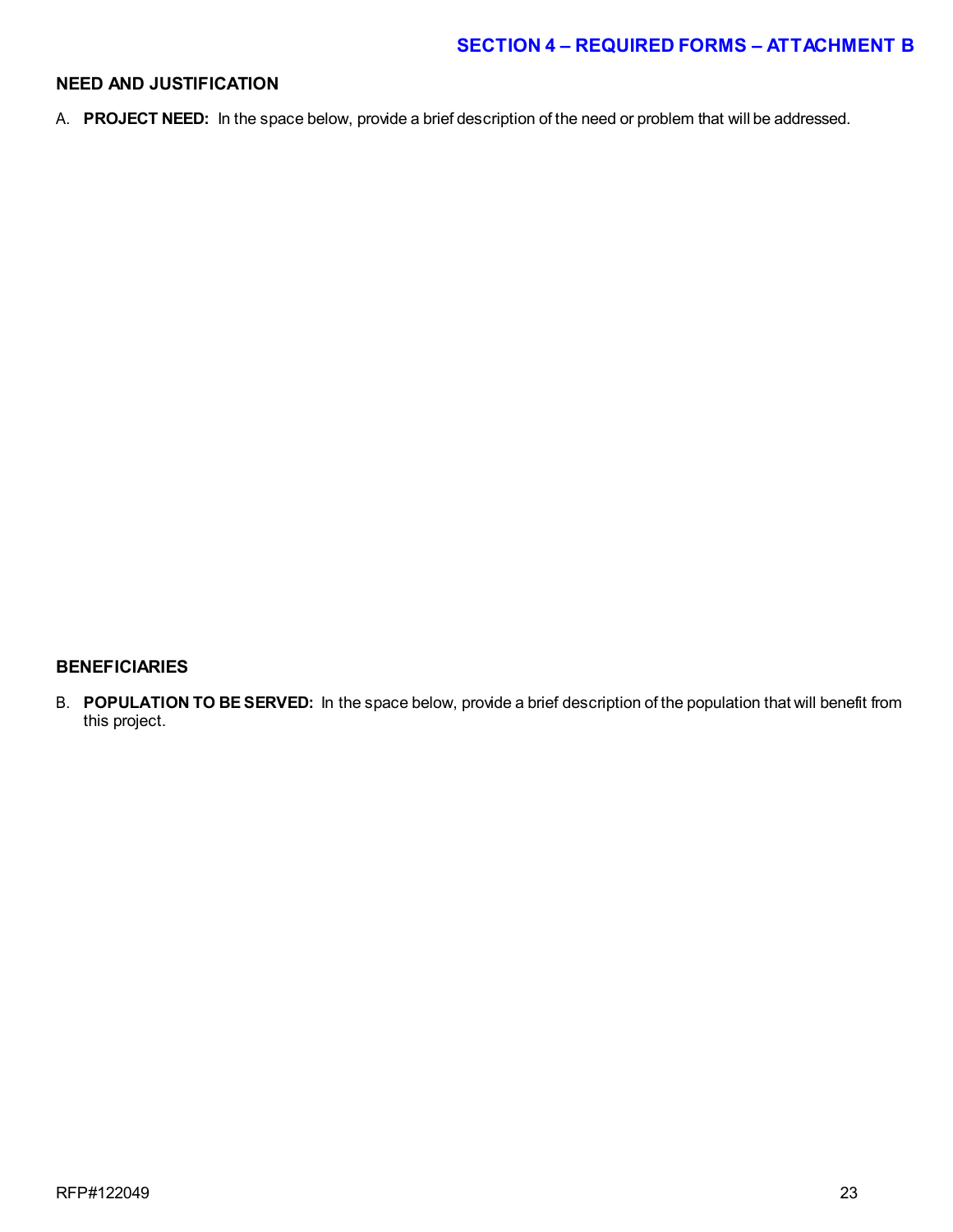C. **GEOGRAPHIC SERVICE AREA:** In the space below, provide a brief description of the location(s) where the project or services will take place. Maps may be included as separate attachments.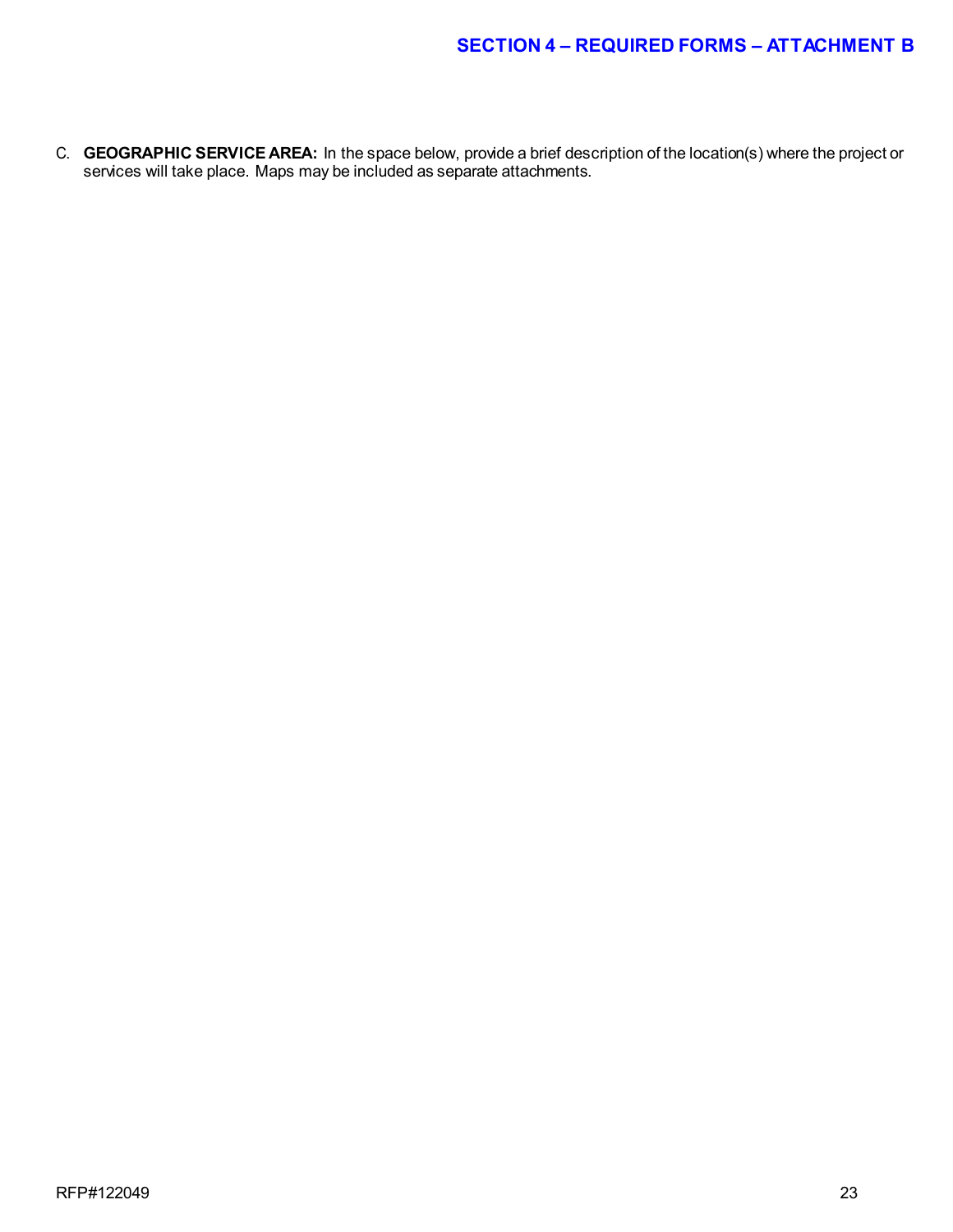#### **PROJECT APPROACH**

D. **REFERRAL/PRE-SCREENING/APPLICATION PROCESS:** In the space below, provide a descriptionof thereferral, prescreening, and application process for first-time homebuyers that will be undertaken.

E. **FIRST-TIME HOMEBUYER CLASSES:** In the space below, describe how first-time homebuyers will be referred to or provided first-time homebuyer classes or counseling that complies with HUD Housing Counseling Certification requirements. Include information on the number of hours of classes to be provided and costs to the prospective homebuyer associated with the classes/counseling services.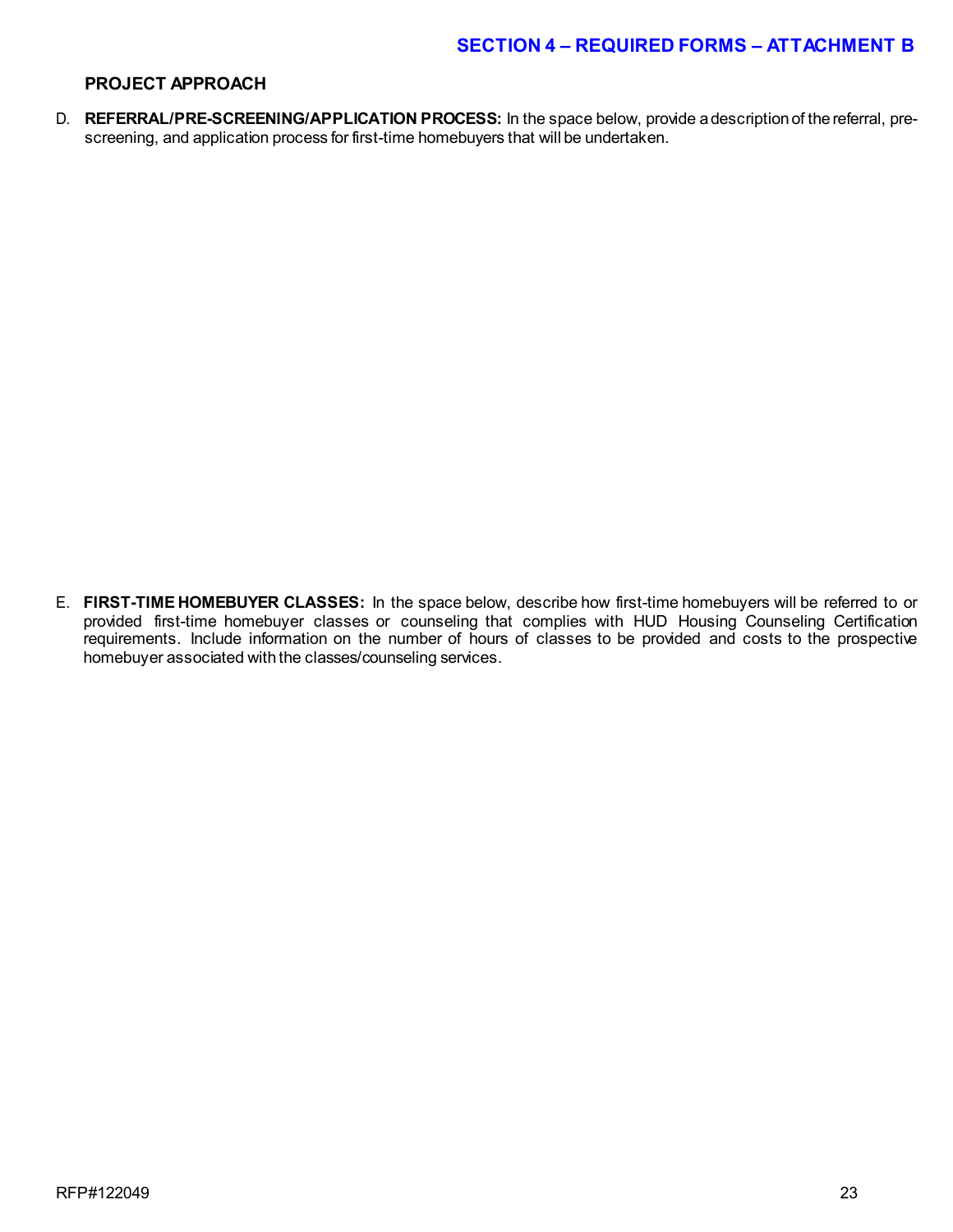F. LOAN PROCESSING: In the following space, provide a description of the loan processing that will be conducted, including credit checks, income and debt verifications, appraisals, etc.

G. **UNDERWRITINGCRITERIA:** If usingmorerestrictivestandards thanthosespecifiedintheRFP andProgram Standards, in the following space, provide a description of the loan underwriting criteria that will be considered when making a loan to a first-time homebuyer. Include how CDBG/HOME funds will be used to reduce the monthly carrying costs by providing gap financing.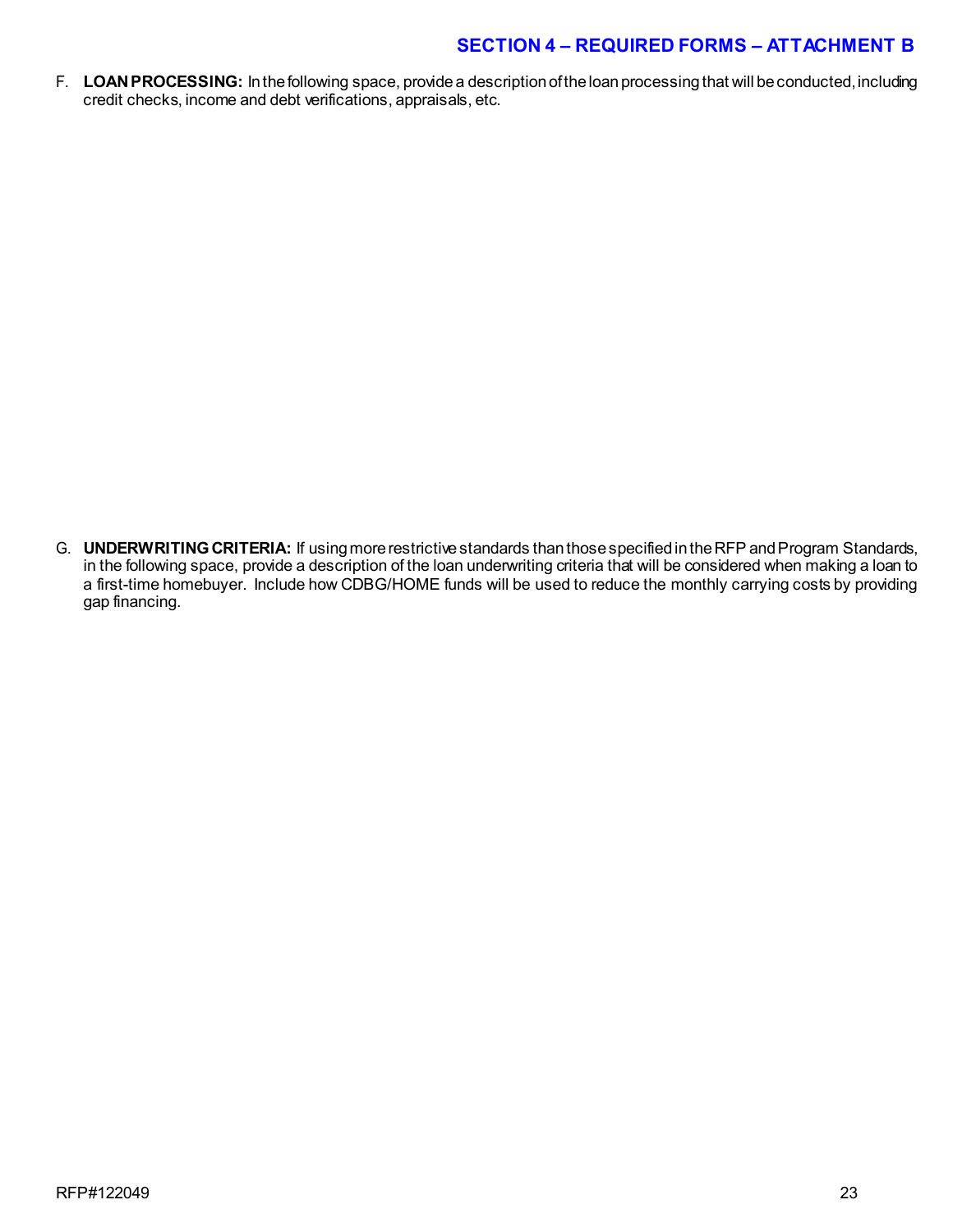H. **WORK PLAN WITH TIMELINE AND MILESTONES:** In the space below, provide a work plan for how the project will be organized, implemented, and administered. Include a timeline and accomplishments from initiation through project completion. This should assume that contracts will be awarded in the second quarter of 2023 (April 1 – June 30, 2023). Add in extra quarters as needed.

| ON OR BEFORE | <b>ACCOMPLISHMENTS</b> |
|--------------|------------------------|
|              |                        |
|              |                        |
|              |                        |
|              |                        |
|              |                        |
|              |                        |
|              |                        |
|              |                        |
|              |                        |
|              |                        |
|              |                        |

#### **"Shovel-Ready" Projects:**

A project is considered "shovel-ready" if the organization can begin expending funds within three months of receiving their award, and complete the project within one year of the date of the contract. We anticipate contracts for shovel-ready projects to be executed in the fourth quarter of 2022. Please describe if and how your project is a "Shovel-Ready" Project.

I. **OUTREACH AND MARKETING INITIATIVES:** In the space below, provide a description of the outreach and marketing initiatives that will be undertaken to inform potential participants of the project, eligibility criteria, and method(s) by which they may participate.

J. **OUTCOMES/PROPOSEDACCOMPLISHMENTS:** Provideinformationregarding theunduplicated numberofhouseholds to be served with these funds in 2023.

Number of households to be served.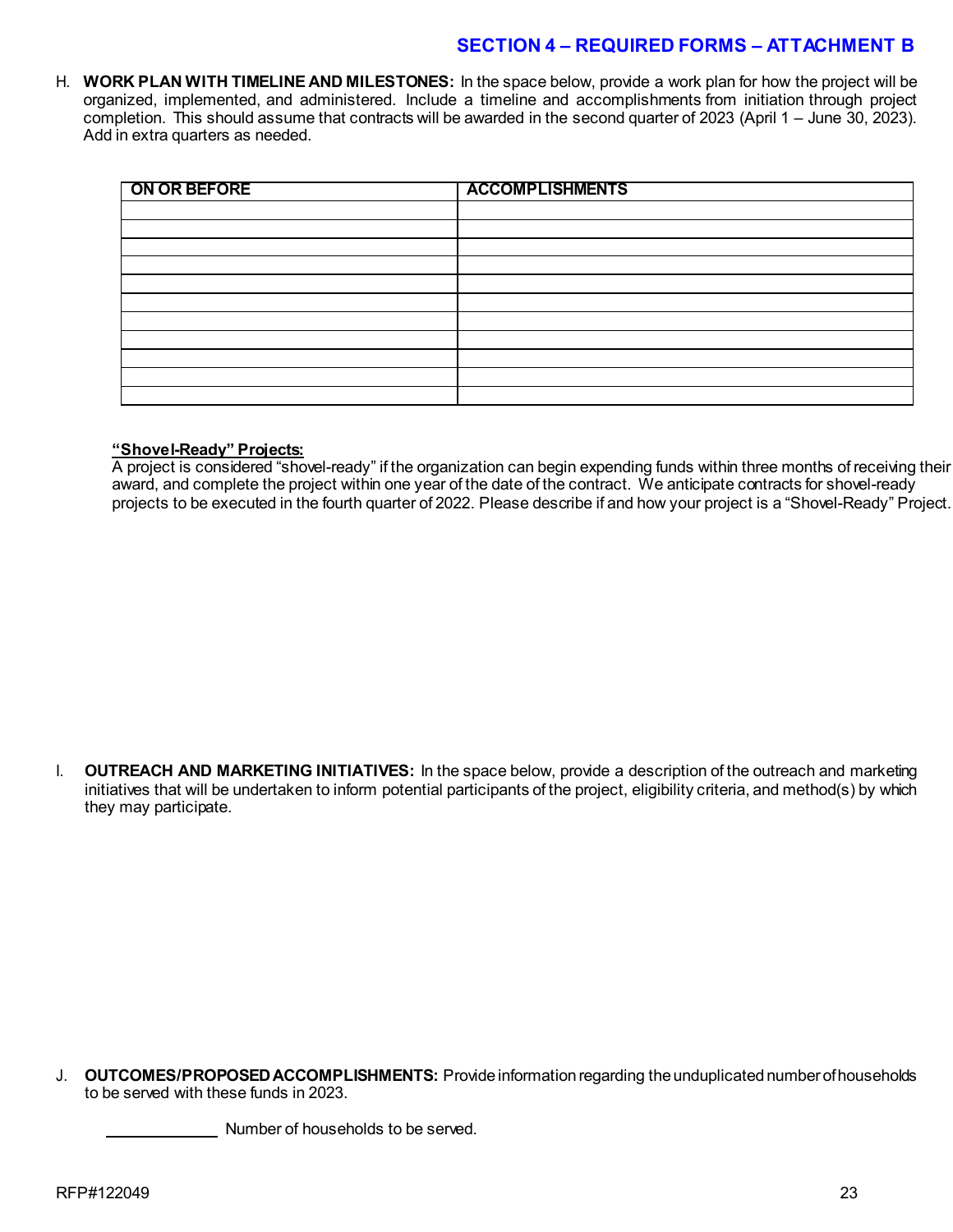- K. **OTHER NARRATIVE REGARDING OUTCOMES/PROPOSED ACCOMPLISHMENTS:** In the space that follows, please answer the following questions:
	- 1. Provide a description of the outcomes or expected benefits of this project for the population to be served.
	- 2. Is this a new or an existing program?
	- 3. Describe the risks to undertaking this project and your plans to address them.
	- 4. Will this project involve the displacement of families, households, partnerships, businesses, etc. from their homes or businesses? If yes, describe the notices and assistance your organization expects to provide and the amount of funds allocated to do so.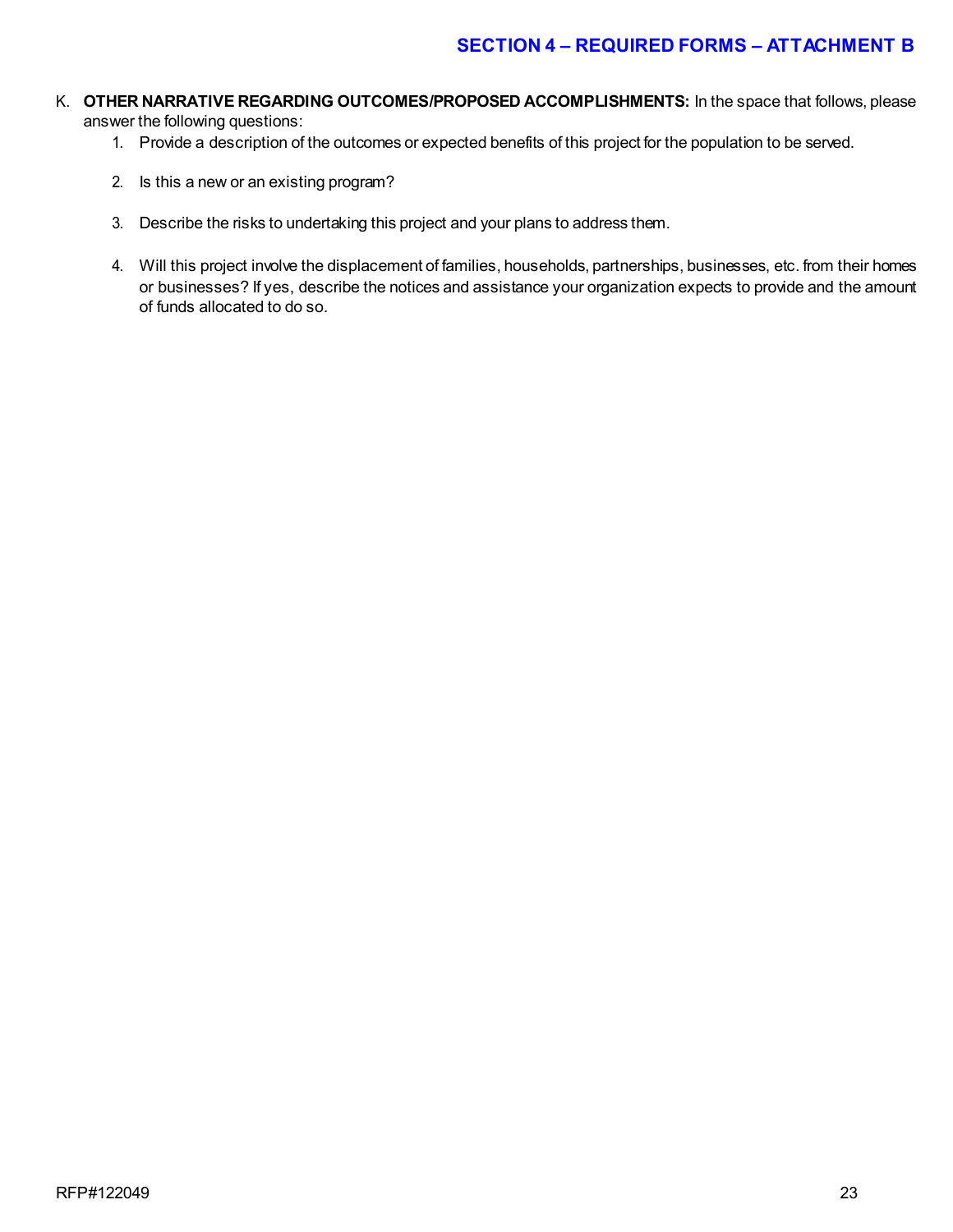#### **EXPERIENCE AND QUALIFICATIONS**

L. **EXPERIENCE AND QUALIFICATIONS:** Describe the experience and qualifications of your organization related to prescreening prospective homebuyers; loan origination and processing, including creditchecks, income and debt verifications, arranging for appraisals, etc.; underwriting; and executing mortgages for first-time homebuyers. If your organization does not directly perform these function, describe the organization's experience in working with lenders to obtain this information.

M. **INCOME DOCUMENTATION:** Describe the experience and qualifications of your **organization** related to performing income documentation for program eligibility.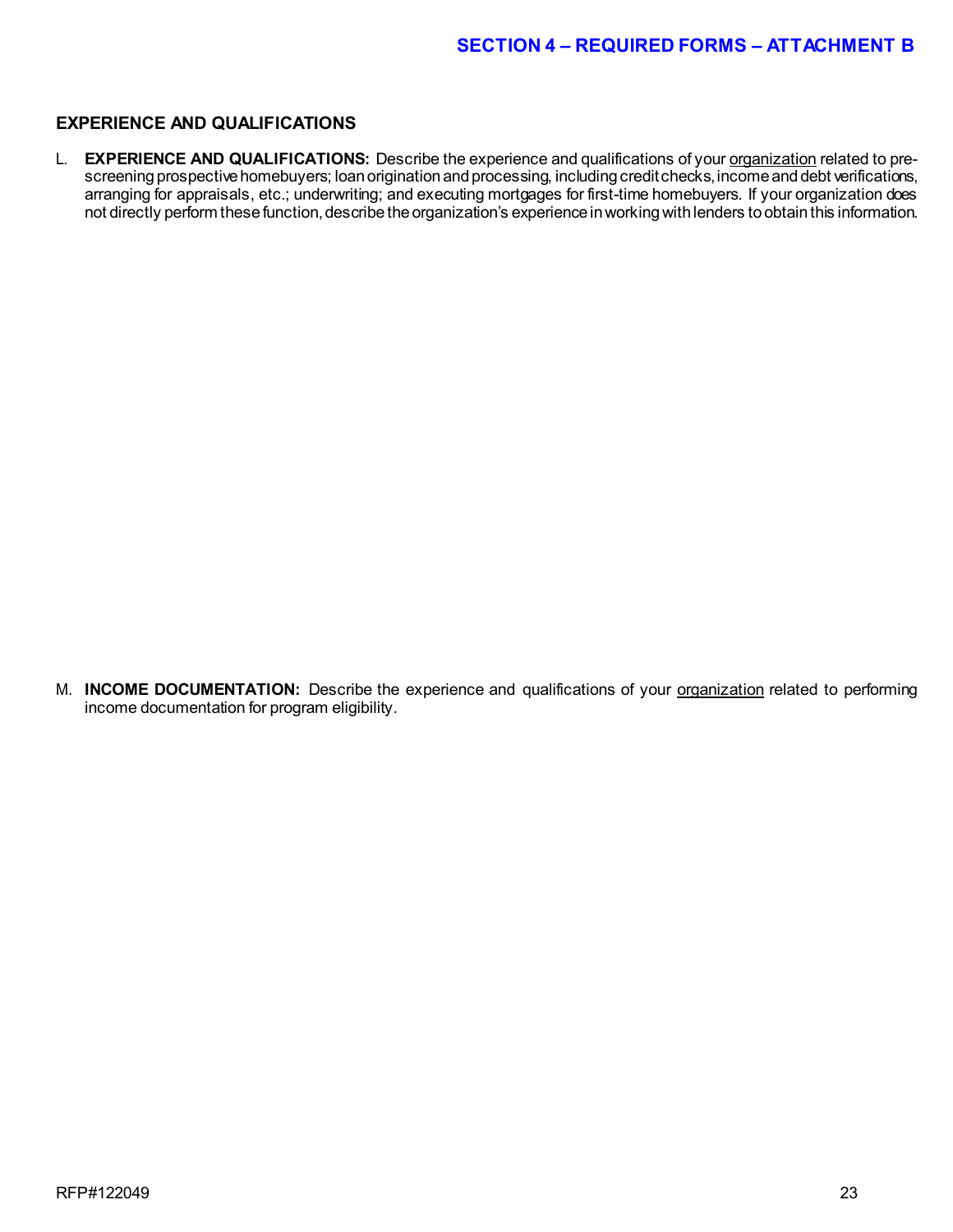N. **SERVICE IMPROVEMENT:** Describe any recent initiatives or best practices, programmatically or administratively, that have improved your organization's ability to deliver services.

O. **STAFF EXPERIENCE ANDQUALIFICATIONS:** Describethe experienceand qualifications of keystaff to be assigned to the project. Be sure to **attach resumes** for key staff to the application.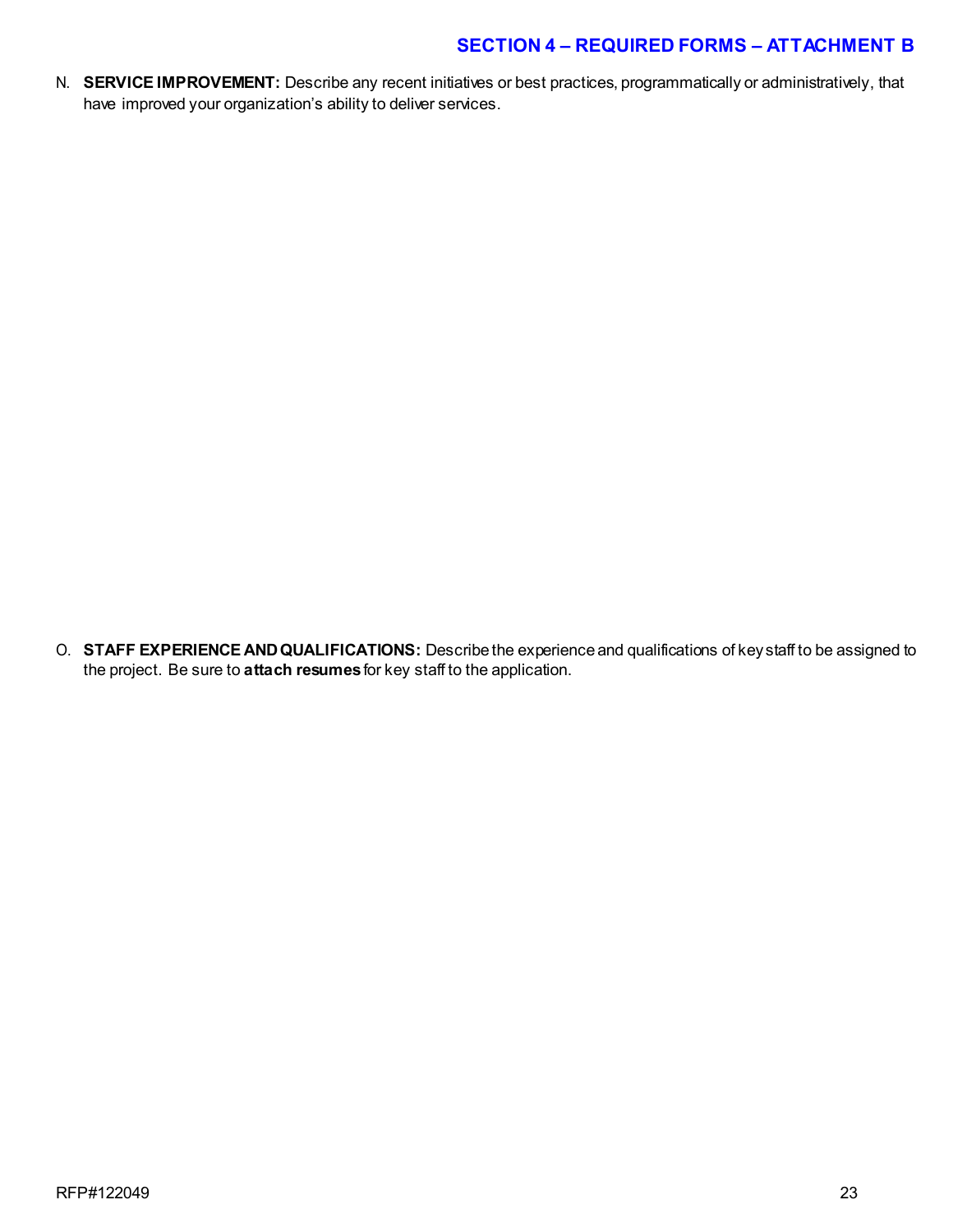#### **P. PERSONNELSCHEDULE**

Please complete the Personnel Schedule for all staff who will be assigned to this project.

- Column 1) Each individual staff position bytitle.
- Columns 2) Indicate the full time equivalent (FTE) of each position in the noted year.
- Column 3) Indicate the estimated total salaryfor that staff position for noted year.
- Column 4) Indicate the estimated number of hours that this staff person will work on this project.
- Column 5) For each staff person whose time will be charged to this project, please indicate the amount of funds being requested for this individual through the CDBG Program. Do not include payroll taxes or benefits in this table.

|                          | 2023 ESTIMATED |                           | <b>CDBG-FUNDED</b>                                                         |                                                         |
|--------------------------|----------------|---------------------------|----------------------------------------------------------------------------|---------------------------------------------------------|
| <b>1) POSITION TITLE</b> | $2)$ FTE       | 3) TOTAL<br><b>SALARY</b> | 4)<br><b>ESTIMATED</b><br><b>HOURS ON</b><br><b>THIS</b><br><b>PROJECT</b> | 5) CDBG-<br><b>FUNDED</b><br><b>AMOUNT</b><br>OF SALARY |
|                          |                |                           |                                                                            |                                                         |
|                          |                |                           |                                                                            |                                                         |
|                          |                |                           |                                                                            |                                                         |
|                          |                |                           |                                                                            |                                                         |
|                          |                |                           |                                                                            |                                                         |
|                          |                |                           |                                                                            |                                                         |
|                          |                |                           |                                                                            |                                                         |
|                          |                |                           |                                                                            |                                                         |
|                          |                |                           |                                                                            |                                                         |

Q. **LIST PERCENT OF STAFF TURNOVER** % Divide the number of resignations or terminations in calendar year 2021 by the total number of budgeted positions. Do not include seasonal positions. Explain if you had 20% or more turnover in a certain staff position/category. Discuss any other noteworthy staff retention issues, or policies to reduce staff turnover.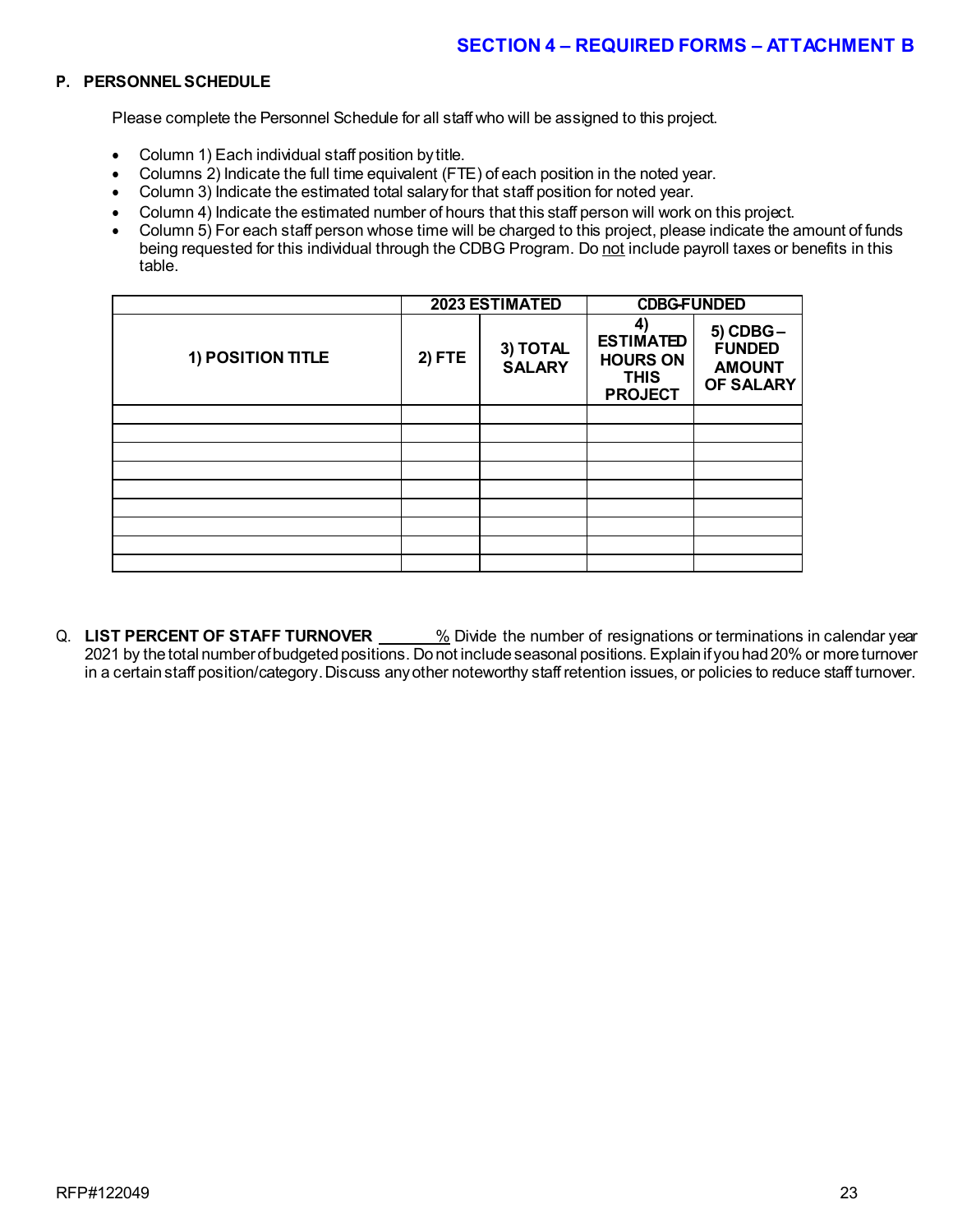R. **AGENCY/ORGANIZATION GOVERNING BODY:** How many Board meetings has your governing body or Board of Directors scheduled for 2022?

Please list your current Board of Directors or your organization's governing body. Include names, addresses, primary occupation and board office held. If you have more members, please copy this page.

| <b>Board</b><br><b>President's</b><br><b>Name</b> |                     |                   | <b>Board Vice-</b><br><b>President's</b><br><b>Name</b> |                     |                   | <b>Name</b>           |                     |                   |
|---------------------------------------------------|---------------------|-------------------|---------------------------------------------------------|---------------------|-------------------|-----------------------|---------------------|-------------------|
| Home<br><b>Address</b>                            |                     |                   | Home<br><b>Address</b>                                  |                     |                   | <b>Home Address</b>   |                     |                   |
| <b>Occupation</b>                                 |                     |                   | Occupation                                              |                     |                   | Occupation            |                     |                   |
| <b>Representing</b>                               |                     |                   | <b>Representing</b>                                     |                     |                   | <b>Representing</b>   |                     |                   |
| <b>Term of</b><br><b>Office</b>                   | From:<br>(MM/DD/YY) | To:<br>(MM/DD/YY) | Term of<br><b>Office</b>                                | From:<br>(MM/DD/YY) | To:<br>(MM/DD/YY) | <b>Term of Office</b> | From:<br>(MM/DD/YY) | To:<br>(MM/DD/YY) |
| <b>Board</b><br>Secretary's<br><b>Name</b>        |                     |                   | <b>Board</b><br>Treasurer's<br><b>Name</b>              |                     |                   | <b>Name</b>           |                     |                   |
| Home<br><b>Address</b>                            |                     |                   | Home<br><b>Address</b>                                  |                     |                   | <b>Home Address</b>   |                     |                   |
| <b>Occupation</b>                                 |                     |                   | Occupation                                              |                     |                   | <b>Occupation</b>     |                     |                   |
| <b>Representing</b>                               |                     |                   | <b>Representing</b>                                     |                     |                   | Representing          |                     |                   |
|                                                   |                     |                   |                                                         |                     |                   |                       |                     |                   |
| Term of<br><b>Office</b>                          | From:<br>(MM/DD/YY) | To:<br>(MM/DD/YY) | Term of<br><b>Office</b>                                | From:<br>(MM/DD/YY) | To:<br>(MM/DD/YY) | <b>Term of Office</b> | From:<br>(MM/DD/YY) | To:<br>MM/DD/YY)  |
| <b>Name</b>                                       |                     |                   | <b>Name</b>                                             |                     |                   | <b>Name</b>           |                     |                   |
| Home<br><b>Address</b>                            |                     |                   | Home<br><b>Address</b>                                  |                     |                   | <b>Home Address</b>   |                     |                   |
| <b>Occupation</b>                                 |                     |                   | <b>Occupation</b>                                       |                     |                   | Occupation            |                     |                   |
| <b>Representing</b>                               |                     |                   | <b>Representing</b>                                     |                     |                   | <b>Representing</b>   |                     |                   |
| Term of<br><b>Office</b>                          | From:<br>(MM/DD/YY) | To:<br>(MM/DD/YY) | Term of<br><b>Office</b>                                | From:<br>(MM/DD/YY) | To:<br>(MM/DD/YY) | <b>Term of Office</b> | From:<br>(MM/DD/YY) | To:<br>(MM/DD/YY) |
|                                                   |                     |                   | <b>Name</b>                                             |                     |                   | <b>Name</b>           |                     |                   |
| <b>Name</b><br>Home<br><b>Address</b>             |                     |                   | Home<br><b>Address</b>                                  |                     |                   | <b>Home Address</b>   |                     |                   |
| <b>Occupation</b>                                 |                     |                   | Occupation                                              |                     |                   | Occupation            |                     |                   |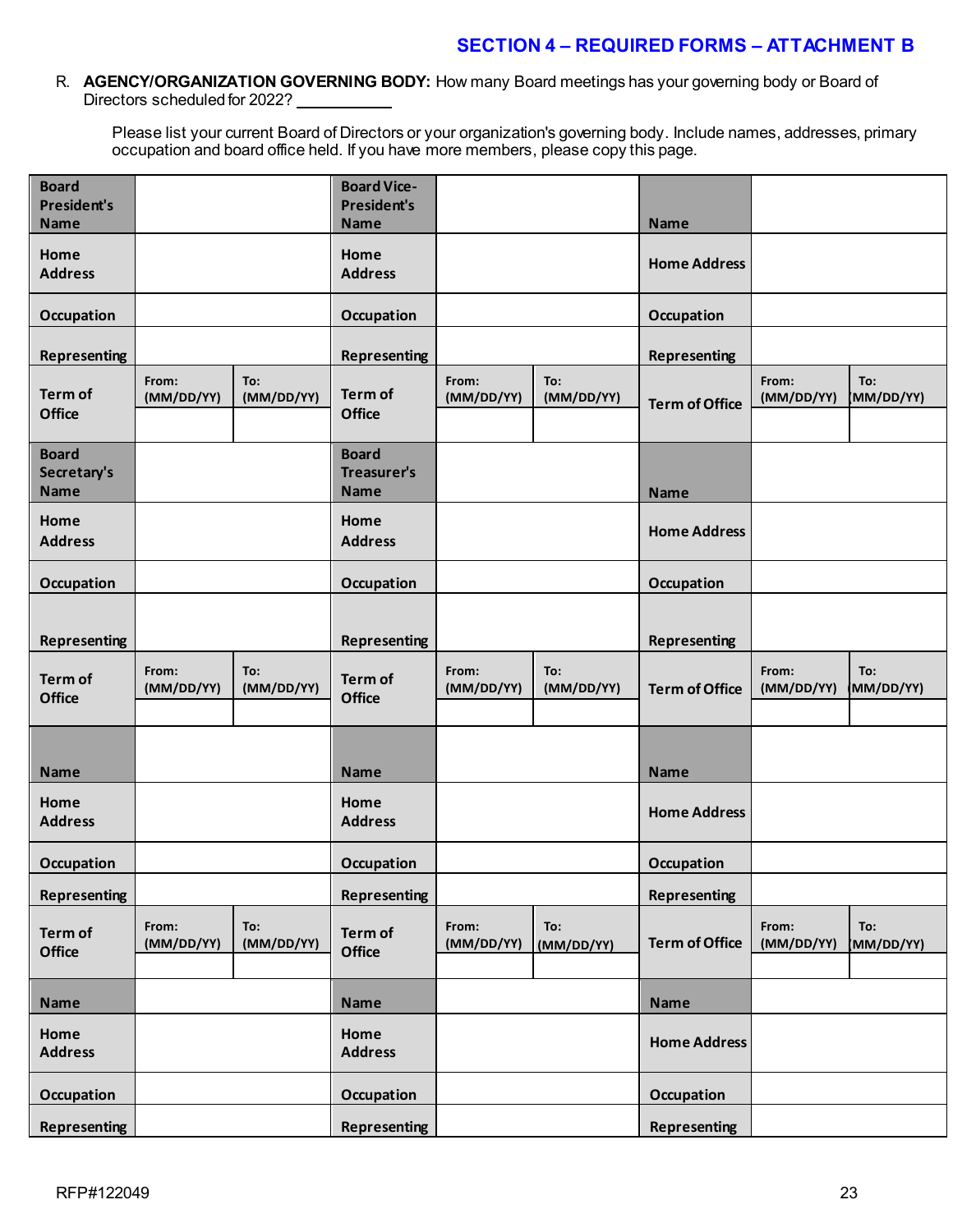| Term of<br><b>Office</b> | From:<br>(MM/DD/YY) | To:<br>(MM/DD/YY) | Term of<br><b>Office</b> | From:<br>(MM/DD/YY) | To:<br>(MM/DD/YY) | <b>Term of Office</b> | From:<br>(MM/DD/YY) | To:<br>(MM/DD/YY) |
|--------------------------|---------------------|-------------------|--------------------------|---------------------|-------------------|-----------------------|---------------------|-------------------|
| <b>Name</b>              |                     |                   | <b>Name</b>              |                     |                   | <b>Name</b>           |                     |                   |
| Home<br><b>Address</b>   |                     |                   | Home<br><b>Address</b>   |                     |                   | <b>Home Address</b>   |                     |                   |
| <b>Occupation</b>        |                     |                   | Occupation               |                     |                   | Occupation            |                     |                   |
| <b>Representing</b>      |                     |                   | <b>Representing</b>      |                     |                   | Representing          |                     |                   |
| Term of<br><b>Office</b> | From:<br>(MM/DD/YY) | To:<br>MM/DD/YY)  | Term of<br><b>Office</b> | From:<br>(MM/DD/YY) | To:<br>MM/DD/YY)  | <b>Term of Office</b> | From:<br>(MM/DD/YY) | To:<br>(MM/DD/YY) |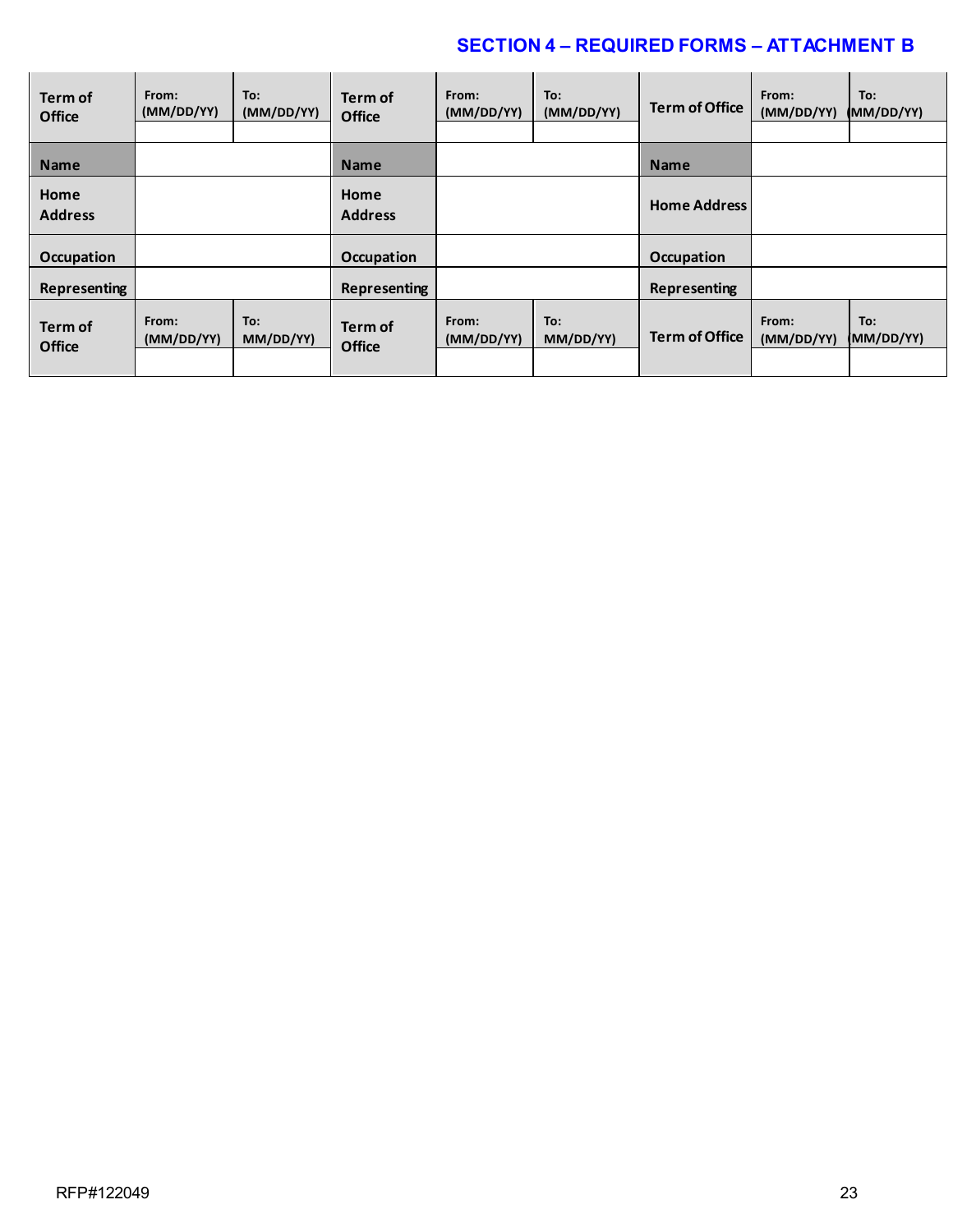S. **STAFF/BOARD/VOLUNTEERS DESCRIPTORS:** For your organization's **2022** staff, board and volunteers, indicate by number and percentage the following characteristics.

| <b>DESCRIPTOR</b>                          | <b>STAFF</b> |         |        | <b>BOARD</b> | <b>VOLUNTEER</b> |         |
|--------------------------------------------|--------------|---------|--------|--------------|------------------|---------|
|                                            | Number       | Percent | Number | Percent      | Number           | Percent |
| <b>TOTAL</b>                               |              | 100%    |        | 100%         |                  | 100%    |
| <b>GENDER IDENTITY</b>                     |              |         |        |              |                  |         |
| <b>GENDER:</b>                             |              |         |        |              |                  |         |
| <b>GENDER:</b>                             |              |         |        |              |                  |         |
| <b>GENDER:</b>                             |              |         |        |              |                  |         |
| <b>GENDER:</b>                             |              |         |        |              |                  |         |
| <b>AGE</b>                                 |              |         |        |              |                  |         |
| LESS THAN 18 YRS                           |              |         |        |              |                  |         |
| $18 - 59$ YRS                              |              |         |        |              |                  |         |
| 60 AND OLDER                               |              |         |        |              |                  |         |
| <b>RACE</b>                                |              |         |        |              |                  |         |
| <b>WHITE</b>                               |              |         |        |              |                  |         |
| <b>BLACK</b>                               |              |         |        |              |                  |         |
| <b>HISPANIC</b>                            |              |         |        |              |                  |         |
| NATIVE AMERICAN                            |              |         |        |              |                  |         |
| ASIAN / PACIFIC<br><b>ISLANDER</b>         |              |         |        |              |                  |         |
| MULTI-RACIAL                               |              |         |        |              |                  |         |
| <b>ETHNICITY</b>                           |              |         |        |              |                  |         |
| <b>HISPANIC</b>                            |              |         |        |              |                  |         |
| NON-HISPANIC                               |              |         |        |              |                  |         |
| <b>PERSONS WITH</b><br><b>DISABILITIES</b> |              |         |        |              |                  |         |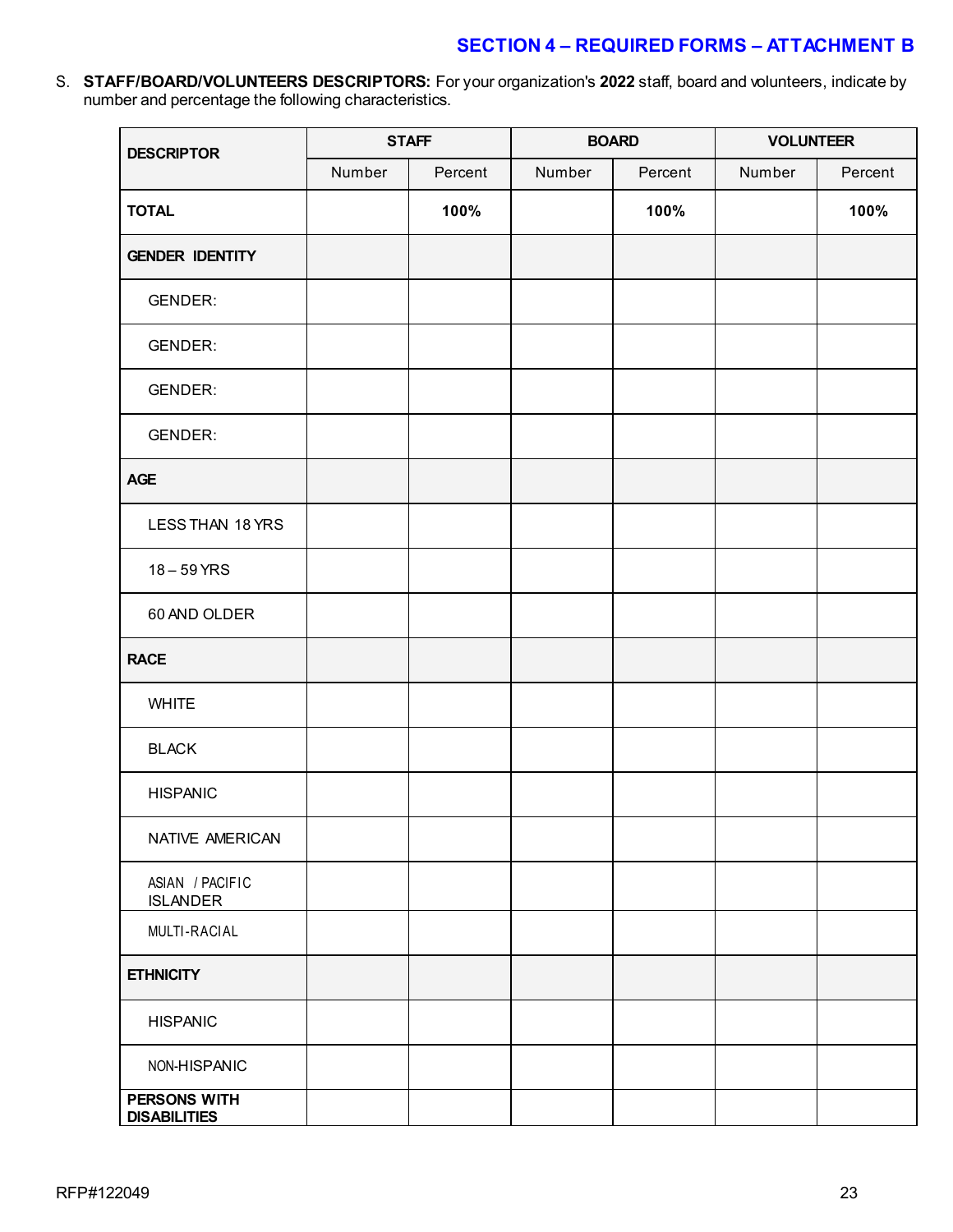#### **FINANCIAL INFORMATION**

T. **ORGANIZATIONBUDGET:** *2022 and 2023 Proposed Budget.* **Identifythe 2022 and proposed2023 budgetfor your** *entire* **organization by source and use of revenue.** (You may change row headings to make them applicable to your organization.) .

| <b>ACCOUNT CATEGORY</b><br><b>Source</b> | 2022<br><b>REVENUE</b><br><b>SOURCETOTAL</b> | <b>PERSONNEL</b> | <b>OPERATING</b> | <b>SPACE</b> | <b>SPECIAL</b><br><b>COSTS</b> |
|------------------------------------------|----------------------------------------------|------------------|------------------|--------------|--------------------------------|
| DANE COHUMAN SERV                        |                                              |                  |                  |              |                                |
| DANE CO CDBG                             |                                              |                  |                  |              |                                |
| MADISON COMM SERV                        |                                              |                  |                  |              |                                |
| <b>MADISON CDBG</b>                      |                                              |                  |                  |              |                                |
| UNITED WAY ALLOC                         |                                              |                  |                  |              |                                |
| UNITED WAY DESIG                         |                                              |                  |                  |              |                                |
| OTHER GOVT                               |                                              |                  |                  |              |                                |
| <b>FUND RAISING</b>                      |                                              |                  |                  |              |                                |
| <b>USER FEES</b>                         |                                              |                  |                  |              |                                |
| <b>OTHER</b>                             |                                              |                  |                  |              |                                |
| <b>TOTAL</b>                             |                                              |                  |                  |              |                                |

| <b>ACCOUNT CATEGORY</b><br><b>Source</b> | 2023 REVENUE<br><b>SOURCETOTAL</b> | <b>PERSONNEL</b> | <b>OPERATING</b> | <b>SPACE</b> | <b>SPECIAL</b><br><b>COSTS</b> |
|------------------------------------------|------------------------------------|------------------|------------------|--------------|--------------------------------|
| DANE COHUMAN SERV                        |                                    |                  |                  |              |                                |
| DANE CO CDBG                             |                                    |                  |                  |              |                                |
| MADISON COMM SERV                        |                                    |                  |                  |              |                                |
| <b>MADISON CDBG</b>                      |                                    |                  |                  |              |                                |
| UNITED WAY ALLOC                         |                                    |                  |                  |              |                                |
| UNITED WAY DESIG                         |                                    |                  |                  |              |                                |
| OTHER GOVT                               |                                    |                  |                  |              |                                |
| <b>FUND RAISING</b>                      |                                    |                  |                  |              |                                |
| <b>USER FEES</b>                         |                                    |                  |                  |              |                                |
| <b>OTHER</b>                             |                                    |                  |                  |              |                                |
| <b>TOTAL</b>                             |                                    |                  |                  |              |                                |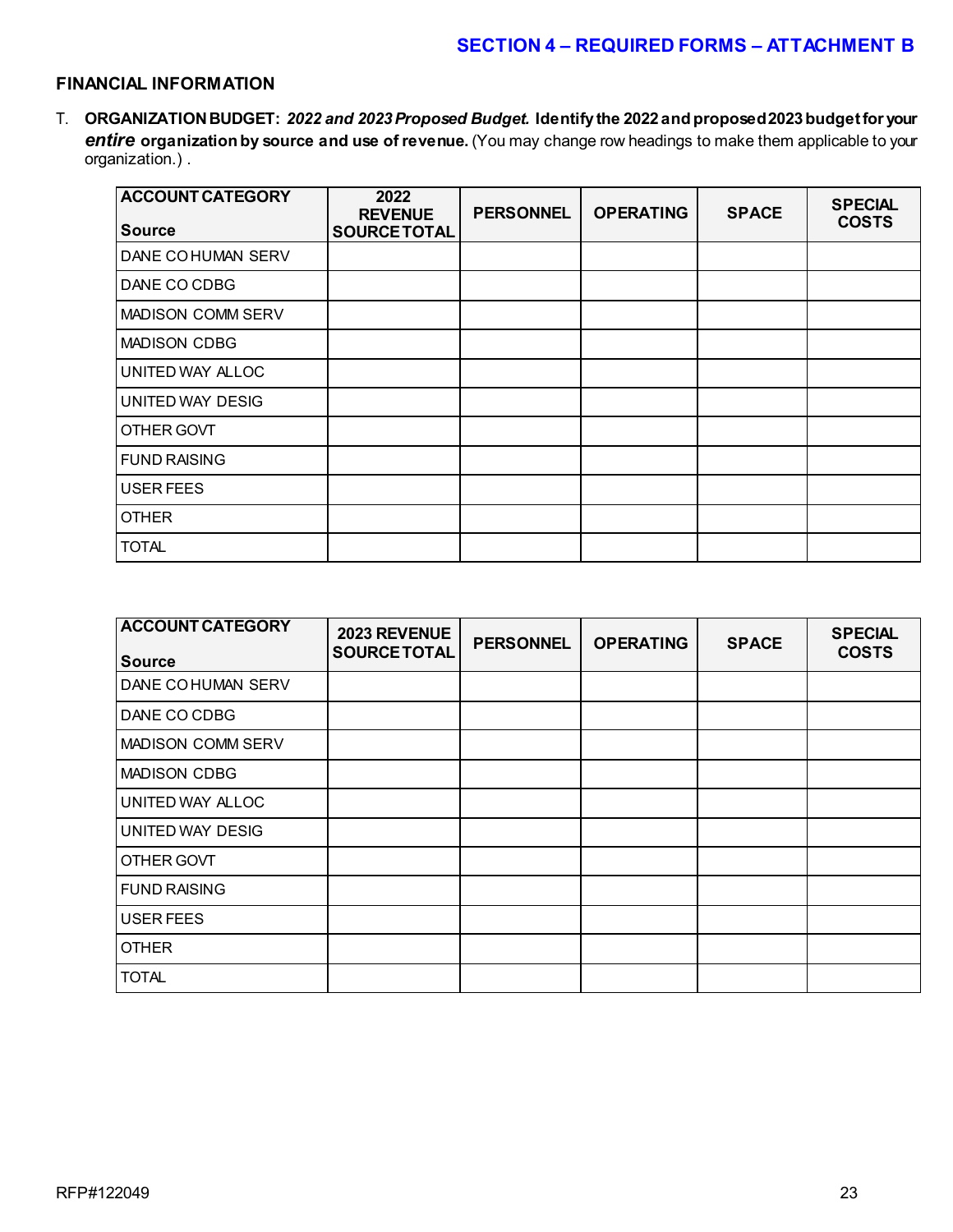U. **2023 COST EXPLANATION:** *(Complete only if significant financial changes are anticipated between 2022 and 2023.)*  Explain specifically, by revenue source and/or account category, any noteworthy change in the 2023 request. For example, unusual cost increase, program expansion, Living Wage requirements, or loss of revenue.

V. **OTHER SOURCES OF FUNDS LEVERAGED:** Describe the sources and amounts of any funds that will be contributed by your organization and from other sources for this project in the space below. If the funding request is for an existing program, at what point will the program become self-supporting? If never, what are other sources of funding? What additional money can be leveraged?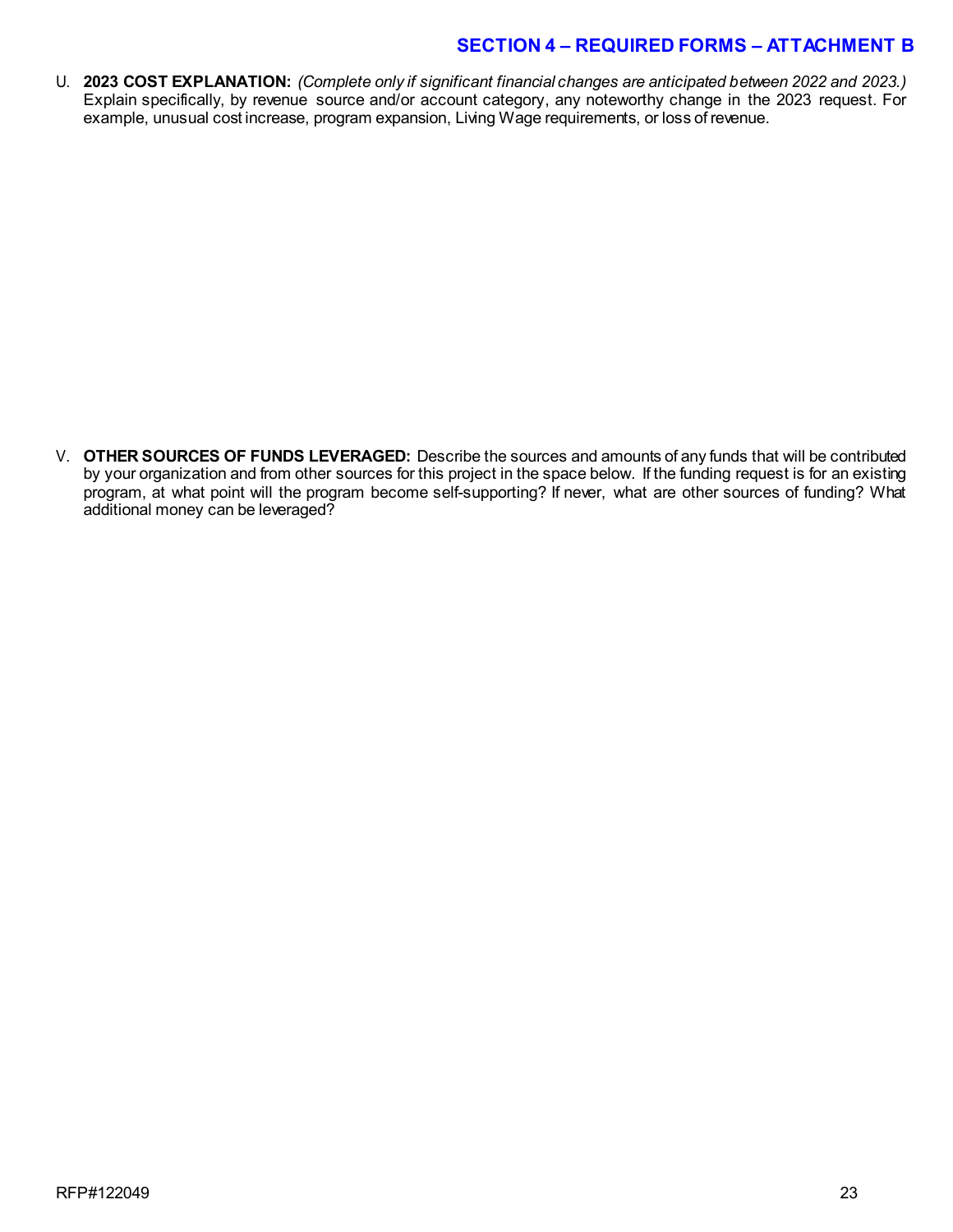W. **FUNDS NEEDED:** In the space below, please describe why CDBG funds are needed to ensure the viability of this project. Also describe how funds are being used to address greatest need and how that determination was made. Can all funds awarded in 2023 be reasonably expected to be expended? If this is a multi-year project, what amount of funds will be spent in each year?

#### **X. DETAILED PROJECT BUDGET**

Following the description of allowable costs that may be charged to the CDBG Program is the Project Budget. Items not detailed on the list of allowable costs may not be charged. Complete the budget identifying the amountand source of all funds and their uses.

**Column 1** TOTAL PROJECT BUDGET. This is the total amount budgeted for this project.

**Column 2** CDBG FUNDED. This is theCountyCDBG funded portion of the total project budget.

**Remaining**  Identity the remaining sources of funds and their uses for this project.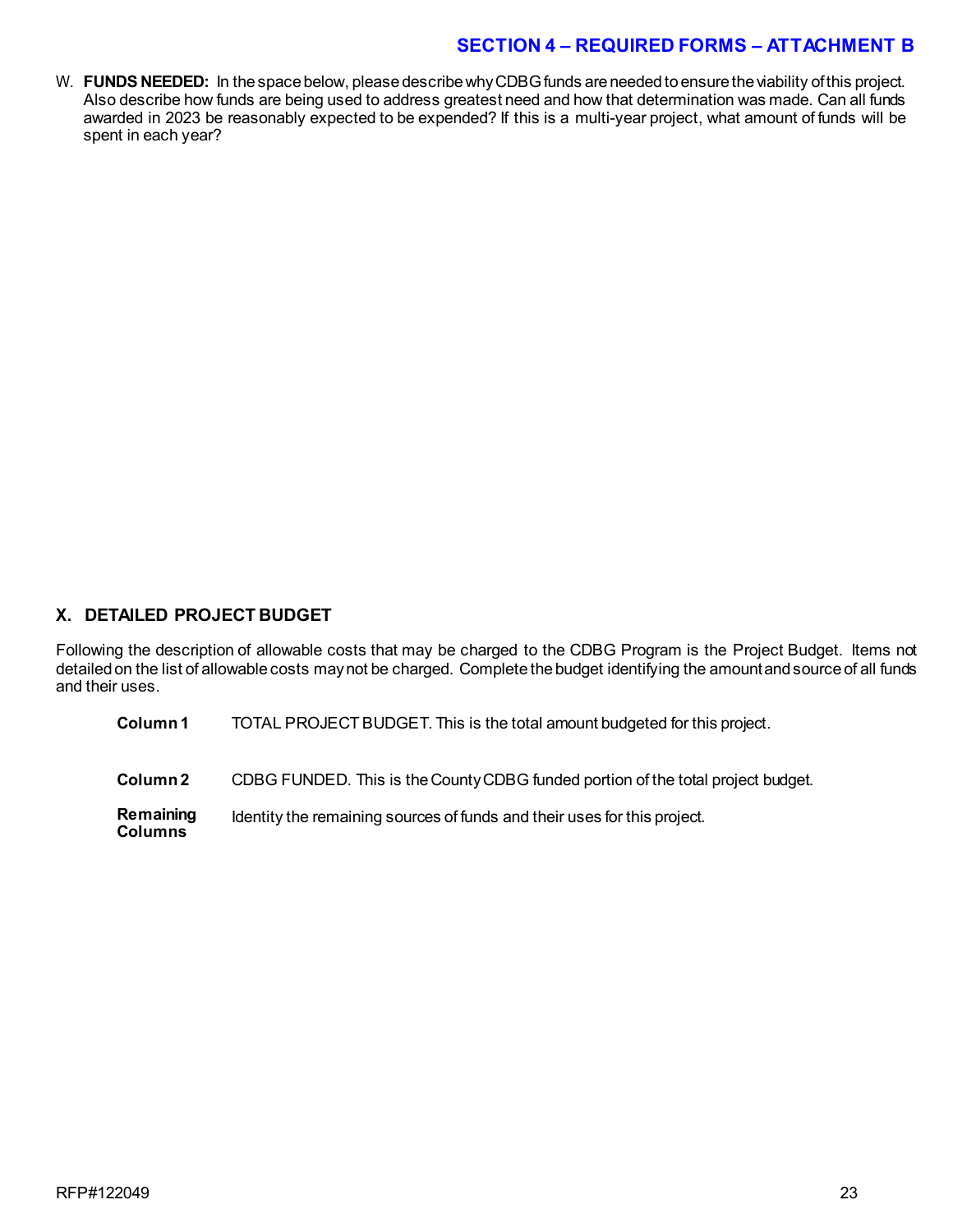# **CDBG Allowable Activity Costs**

|                  | <b>Item</b>                                                                                                                                                                                                                                                                                                                                                                                                                                                                                                                                                                                                                                         | <b>Activity</b><br><b>Related</b><br>Costs |
|------------------|-----------------------------------------------------------------------------------------------------------------------------------------------------------------------------------------------------------------------------------------------------------------------------------------------------------------------------------------------------------------------------------------------------------------------------------------------------------------------------------------------------------------------------------------------------------------------------------------------------------------------------------------------------|--------------------------------------------|
| a.               | <b>Activity Hard Costs</b>                                                                                                                                                                                                                                                                                                                                                                                                                                                                                                                                                                                                                          |                                            |
| $\overline{1}$ . | These are detailed in the program standards and defined under<br>24 CFR 570.201, 202, 203, and 204. Depending on the activity<br>this may include: acquisition; disposition; clearance and<br>remediation activities; acquisition, construction, reconstruction,<br>rehabilitation, or installation of public facilities and<br>improvements; public services; homeownership assistance;<br>economic development, etc.                                                                                                                                                                                                                              | X                                          |
| b.               | <b>Activity Personnel Costs</b>                                                                                                                                                                                                                                                                                                                                                                                                                                                                                                                                                                                                                     |                                            |
| $\overline{2}$ . | Staff and overhead costs <b>DIRECTLY</b> related to carrying out the<br>activity specified in 24 CFR 570.201-204, such as providing<br>direct services to consumers, work specifications preparation,<br>loan processing inspections, and other services related to<br>assisting potential clients, owners, tenants, and homebuyers.<br>This may include staff time spent supervising staff who are<br>carrying out the activities specified in 24 CFR 570.201-204 when<br>that time is spent addressing a direct consumer, service, or<br>property issue. It does not include supervisory time spent on<br>such functions as employee evaluations. | X                                          |
| c.               | Related Soft Costs/Operating Costs                                                                                                                                                                                                                                                                                                                                                                                                                                                                                                                                                                                                                  |                                            |
| 3.               | PUBLIC SERVICES ONLY: Operating and maintenance expenses<br>associated with public service activities, interim assistance, and office<br>space for program staff employed in carrying out the CDBG program. <sup>1</sup><br>24 CFR 570.207 (b) (2)                                                                                                                                                                                                                                                                                                                                                                                                  | X                                          |
| 4.               | Architectural, engineering, or related professional services<br>required to prepare plans, drawings, specifications, or work<br>write-ups.                                                                                                                                                                                                                                                                                                                                                                                                                                                                                                          | X                                          |
| 5.               | Costs to process and settle the financing for a project, such a<br>private lender origination fees, credit reports, fees for title<br>evidence, fees for recordation and filing of legal documents,<br>building permits, attorney's fees, private appraisal fees, and fees<br>for an independent cost estimate, builders or developers fees.                                                                                                                                                                                                                                                                                                        | X                                          |
| 6.               | Costs of a project audit                                                                                                                                                                                                                                                                                                                                                                                                                                                                                                                                                                                                                            | X                                          |
| 7.               | Costs to provide activity related information services, such as<br>affirmative marketing and fair housing information to prospective<br>homeowners and tenants.                                                                                                                                                                                                                                                                                                                                                                                                                                                                                     | X                                          |
| 8.               | Impact fees that are charged to all projects within Dane County.                                                                                                                                                                                                                                                                                                                                                                                                                                                                                                                                                                                    | X                                          |
| 9.               | Environmental Reviews.                                                                                                                                                                                                                                                                                                                                                                                                                                                                                                                                                                                                                              | $\overline{\mathsf{x}}$                    |
| d                | Relocation costs for persons displaced by the project.                                                                                                                                                                                                                                                                                                                                                                                                                                                                                                                                                                                              |                                            |
| 10.              | Relocation payments – replacement housing payments, moving<br>expenses, and payments for reasonable out-of-pocket costs<br>incurred in the relocation of persons.                                                                                                                                                                                                                                                                                                                                                                                                                                                                                   | X                                          |
| 11.              | Other relocation assistance - staff and overhead costs directly<br>related to providing advisory and other relocation services to<br>persons displaced by the project, including timely written notices<br>to occupants, referrals to comparable and suitable replacement<br>property, property inspections, counseling, and other assistance<br>necessary to minimize hardship assistance.                                                                                                                                                                                                                                                         | X                                          |

<span id="page-18-0"></span> $1$  For example the use of CDBG funds to pay the allocable costs of operating and maintaining a facility used in providing a public service would be eligible under 570.201 (e), even if no other costs of providing such a service are assisted with such funds. 24 CFR 570.207 (b) (2).